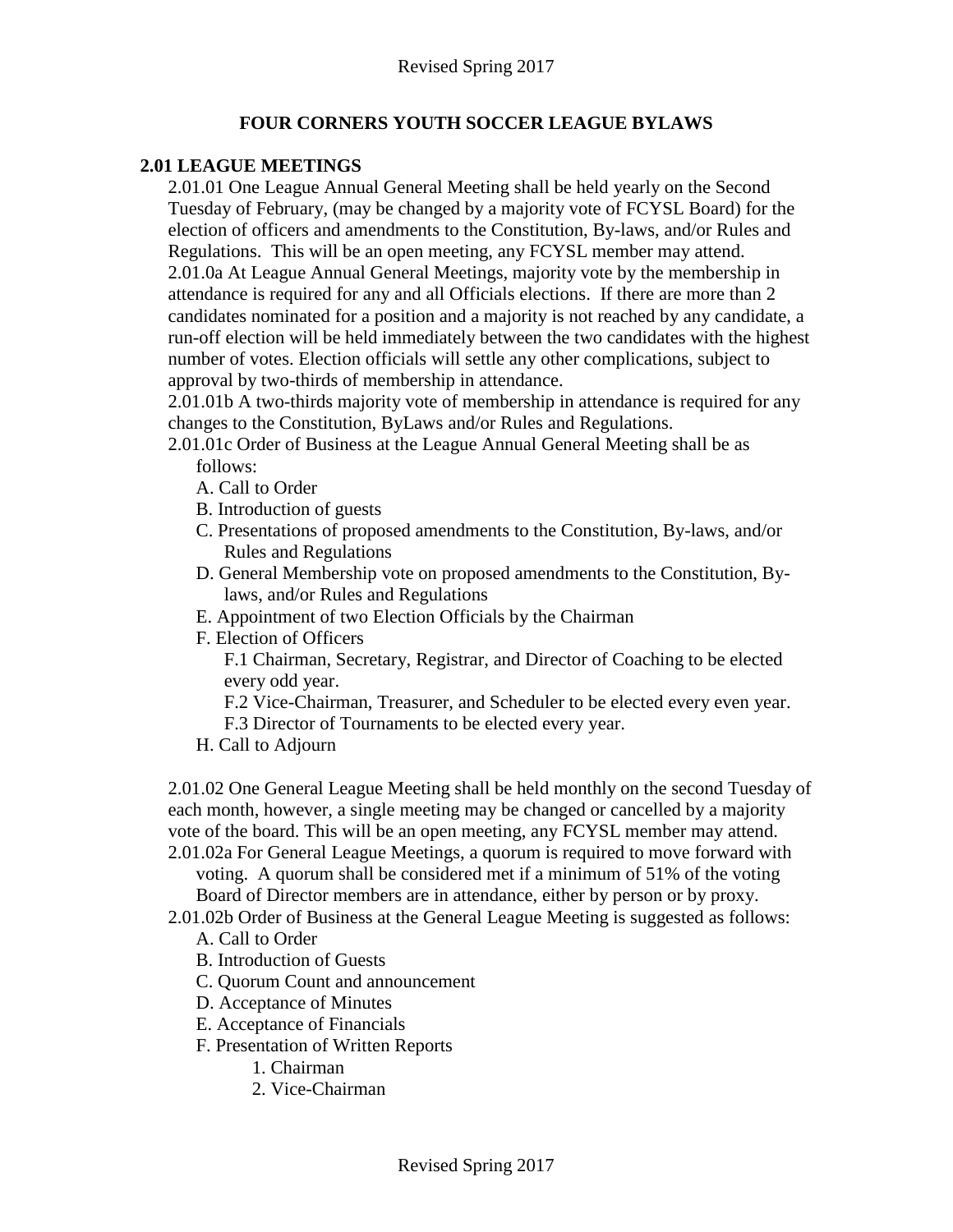- 3. District Commissioner
- 4. Treasurer
- 5. Secretary
- 6. Referee Liaison
- 7. Registrar
- 8. Director of Coaches
- 9. Area Representatives
	- a. Aztec Soccer Club
	- b. Farmington United Soccer Association
	- c. Kirtland Youth Soccer Organization
	- d. Four Corners United
- 10. Tournament Director
- 11. Scheduler
- G. Unfinished/Old Business
- H. New Business
- I. Call to Adjourn
- 2.01.02c The League Secretary will give 48 hours email notice to all League Board of Director members of the General League Meeting.
- 2.01.02d All League Board of Director members shall submit written reports to the League Secretary 24 hours prior to the General League Meeting.
- 2.01.02e All proxies must be emailed to the League Secretary before the Call to Order of the meeting.
- 2.01.03 Special Meetings may be called at any time by the Chairman, The Chairman will also call a special meeting if directed by one-thirds vote or more by the Board of Directors. Such meeting will be held within one week of the request.
- 2.01.03a A special vote of timely nature may be held through email at any time. A motion will be made through email to all board members, if the motion is seconded by another board member, all board members will need to respond within 48 hours of the motion that was seconded. They may respond with a motion to table the vote or a vote of affirmation or dissent. Once the motion is carried or defeated, the Chairman will announce that to all board members within the same email chain. This email chain will enter into permanent record. Financial Decisions over \$2,500, disciplinary actions, election or appointment of officers cannot be voted on through email, these will require a special meeting called by the chairman or must be tabled until the next regular board meeting.
- 2.01.03b Special meetings or sections of any regular meeting may be closed if the subject matter is of a sensitive or classified nature or if there is another valid reason (subject to approval of a majority of the board).

# **2.02 GOVERNING STRUCTURE**

- The governing structure of the Four Corners Youth Soccer League shall be as follows: 2.02.01 BOARD OF DIRECTORS
	- A. Chairman limited voting (2.02.03 A)
	- B. Vice Chairman limited voting (2.02.03 B)
	- C. Secretary voting position (2.02.03 C)
	- D. Treasurer voting position (2.02.03 D)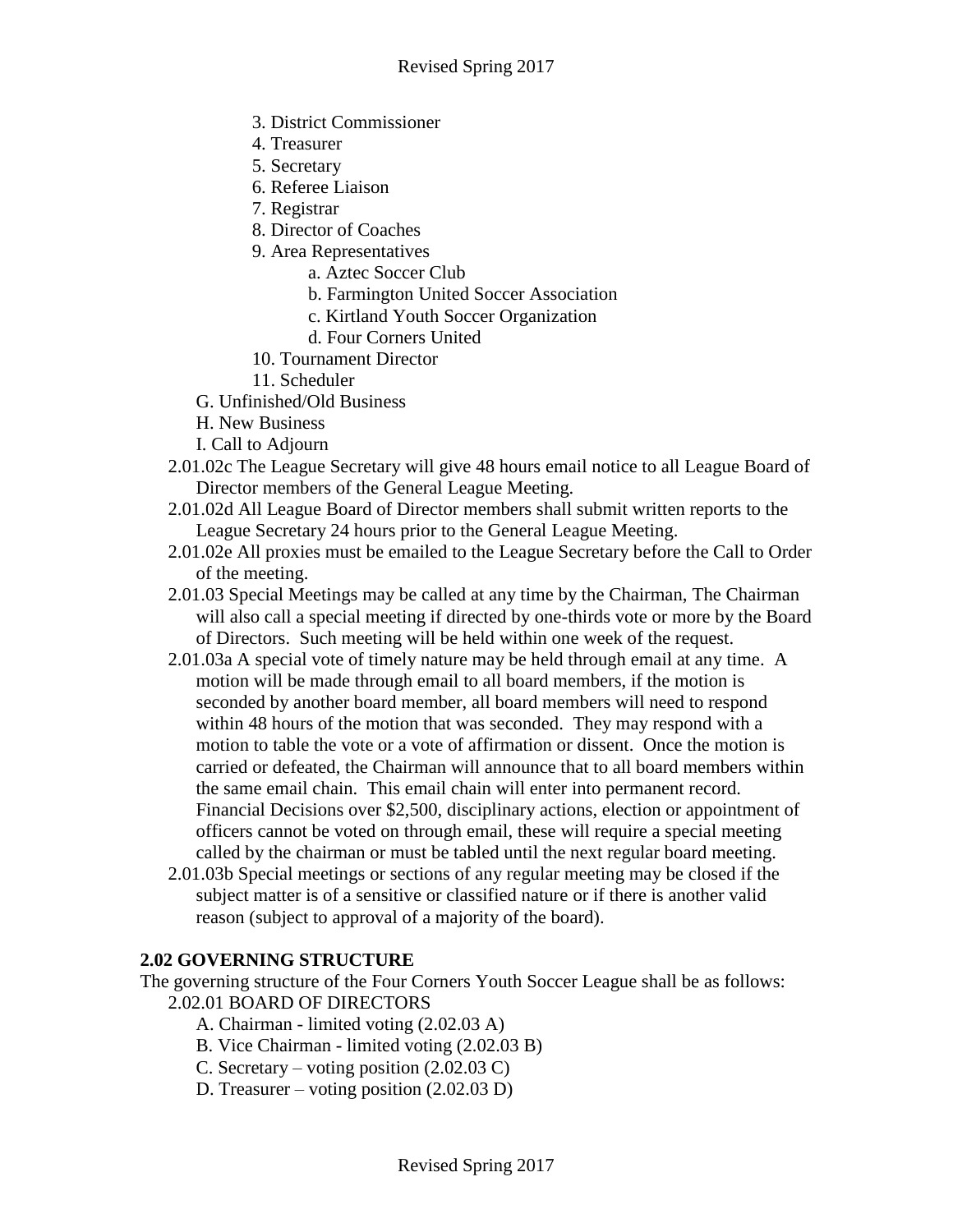## F. Directors-at-Large

- F.1 Referee Liaison voting position (2.02.03 F1)
- F.2 Director of Coaches voting position (2.02.03 F2)
- F.3 Director of Tournaments non-voting position (2.02.03 F3)
- F.4 Director of Scheduling voting position (2.02.03 F4)
- G. Club Representatives voting positions (2.02.03 G)
	- a. Elected/appointed by each affiliated club.

b. Affiliated clubs shall have votes according to the following, as certified by the Registrar at the start of the June board meeting, voting shall be by club representative in areas in good standing only:

- 1 vote for 1 to 299 registered players
- 2 votes for 300 to 599 registered players
- 3 votes for 600 to 899 registered players
- 4 votes for 900 to 1199 registered players
- One additional vote for each 300 registered players
- H. District Commissioner non-voting position (2.02.03 H) a. Appointed by NMYSA, or nominated by FCYSL (subject to NMYSA approval)

## 2.02.02 COMMITTEES

- a) Protests/Appeals
- b) Discipline
- c) Financial/Budget Review
- d) Tournament
- e) Executive
- f) New Ideas

### 2.02.03 DUTIES OF OFFICERS

A board member may not occupy more than two board positions. Members may vote according to their board positions and given proxy votes.

- A. CHAIRPERSON: Shall set the agenda and conduct all meetings of the Board of Directors. He/she shall appoint, at the beginning of each season or as the need arises, subject to the approval of the Board of Directors, the chairperson of the standing committees and other committee members as needed. He/she shall appoint two election officials, subject to approval of the Board of Directors for the League Annual General Meeting. He/she shall vote only in the event of a tie.
- B. VICE CHAIRPERSON: Shall assume the duties of the Chairman in his/her absence. He/she shall be responsible for maintaining a list of all FCYSL's equipment such as goals and nets and where such is located. He/she shall be in charge of purchases/rentals of equipment of \$100 or more that have been approved by the FCYSL Board. He/she may vote on all matters before the Board except while acting as chairman. He/she shall act as the liaison with non-league associations (i.e. City of Farmington, DYSA). He/she shall oversee fields and field conditions.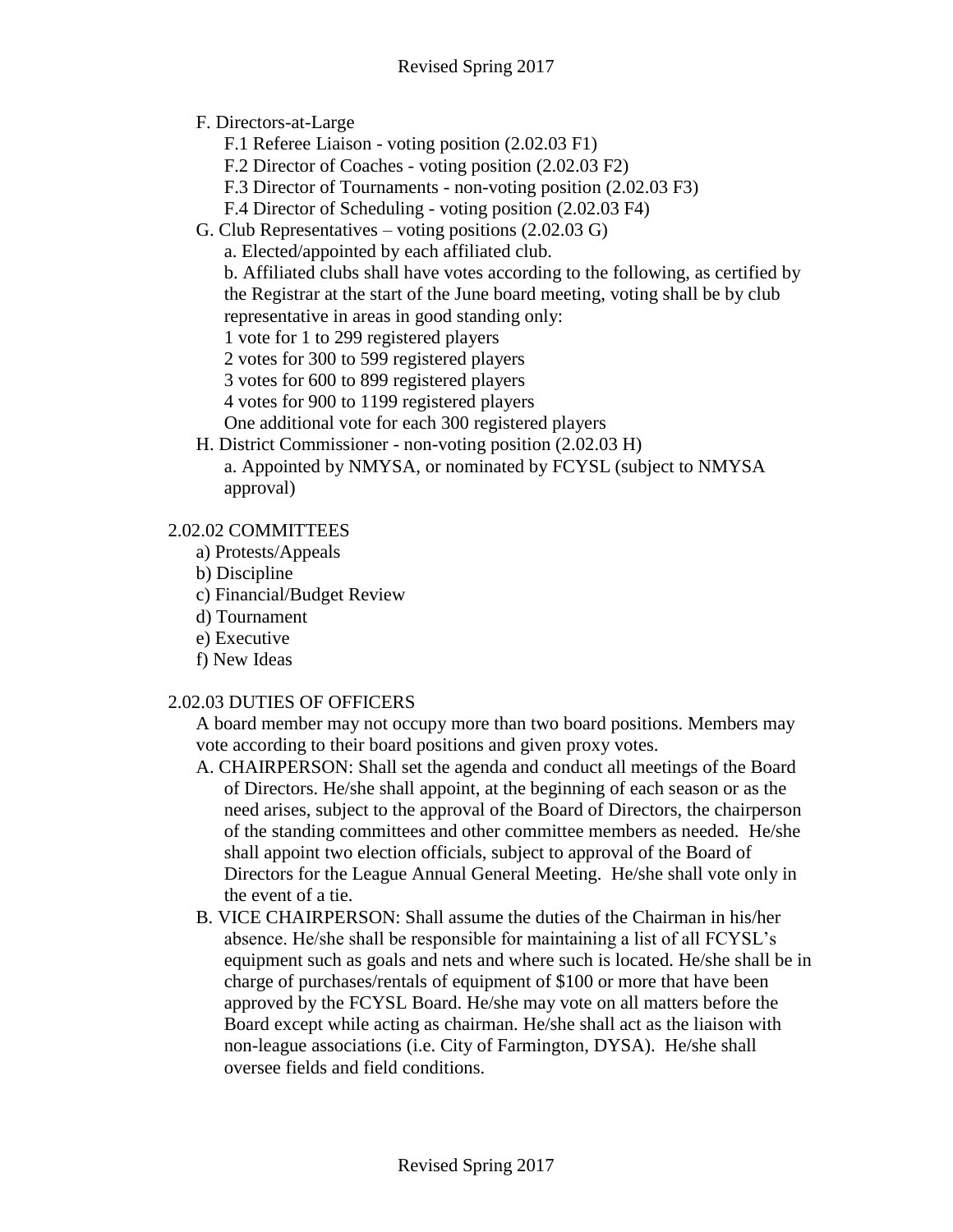- C. SECRETARY: Shall keep an accurate record of all meetings of the Board of Directors. He/she shall maintain the files of the League, give notice of meetings and provide agendas for meetings. He/she shall vote on all matters before the Board. He/she shall be responsible for increasing public awareness of soccer and its associated events such as area registrations, coaching clinics and referee clinics.
- D. TREASURER: Shall maintain all financial accounts and records of the FCYSL. He/she shall prepare bills for money owed to the league from each club and will present bills to each club at every monthly meeting. He/she shall make deposits and pay bills in a timely manner. All accounts shall be paid by check and shall bear two (2) of the following signatures: the Treasurer and one other signature as voted by the Board of Directors. He/she shall present a financial report at all meetings. He/she shall be responsible for preparing the annual budget, financial statements and insuring that the non-profit tax returns are filed. He/she shall serve as the Chairperson of the Financial/Budget Review Committee and also serve on other committees that involve the finances of the League. He/she shall vote on all matters before the Board.
- E. REGISTRAR: Shall ensure all players are properly registered according to NMYSA rules and the FCYSL guidelines. He/she shall submit registration data monthly for the FCYSL and will serve as the authority for this data. He/she will be present at all Tournament Check-ins and local credentialing meetings in order to ensure that all credentials are in order. He/she shall be in charge of the Risk Management Program and work with NMYSA to identify, correct and prevent risks that endanger the local soccer program. He/she shall coordinate with the FCYSL on the collection of all disclosure statements from Officers, Coaches and other volunteers. He/she shall vote on all matters before the Board.
- F. Directors at Large
	- 1. REFEREE LIAISON: Shall be the liaison between the Board and the Referee's Association. He/she shall vote on all matters before the Board. 2. DIRECTOR OF COACHES: Shall be responsible for the education of coaches of teams of the FCYSL. He/she shall arrange and schedule coaching clinics. He/she shall vote on all matters before the Board. 3. DIRECTOR OF TOURNAMENT: Shall supervise all state sanctioned and invitational tournaments. He/she shall be the Chairperson of all tournament committees. He/she must make all reports in a timely manner using state procedures outlined in the NMYSA Tournament and Travel Manual. He/she shall not vote on all matters before the Board. 4. DIRECTOR OF SCHEDULING: Shall be responsible for all game schedules. He/she will be the Chairperson of the scheduling committee. He/she shall vote on all matters before the Board.
- G. CLUB REPRESENTATIVES: Shall be appointed/elected by each club board and shall act as a liaison between their club board and the FCYSL. They shall vote on all matters before the Board.
	- 1. There shall be one club representative from each club. Clubs are as follows: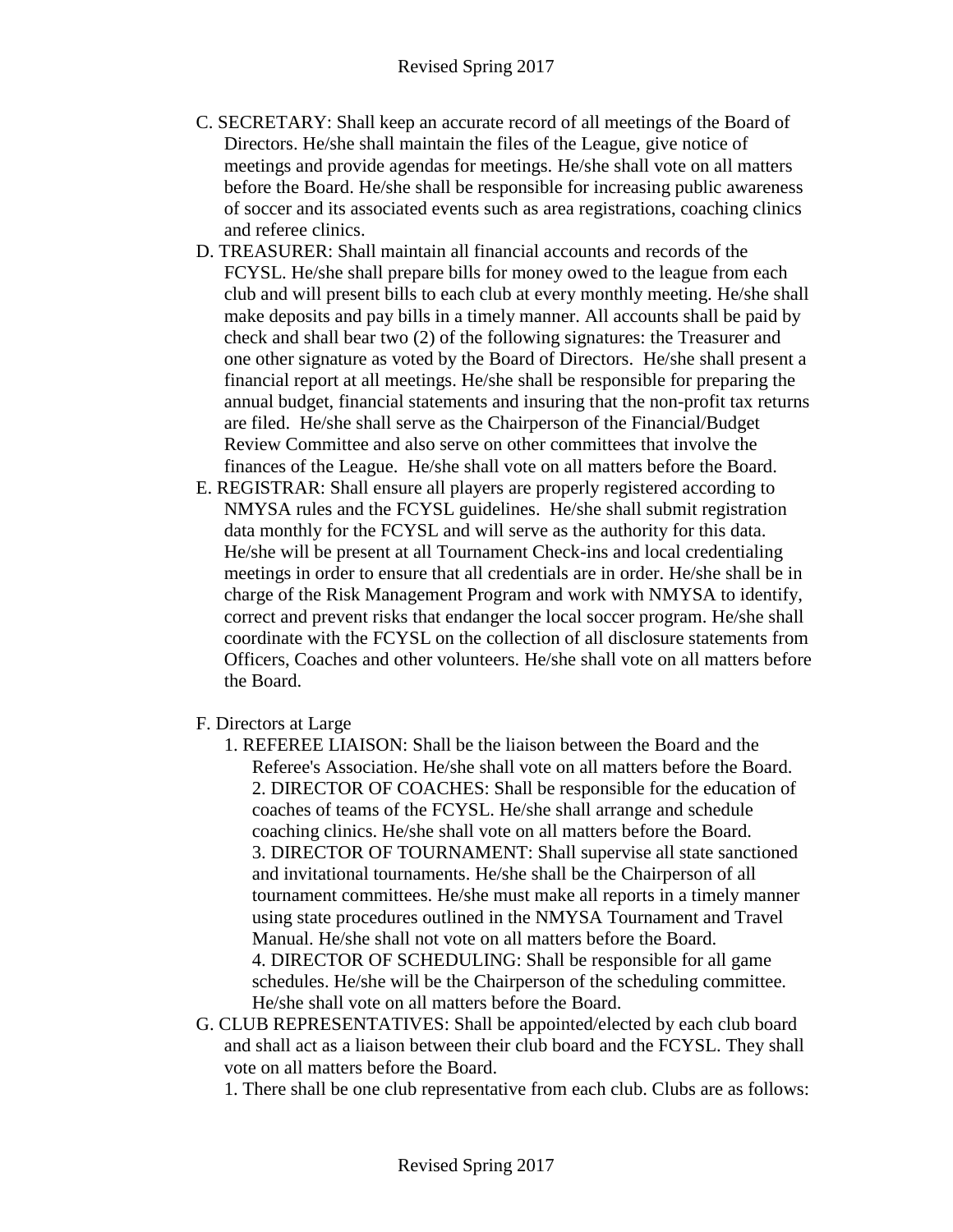- a. Aztec Soccer Club
- b. Farmington United Soccer Association
- c. Kirtland Youth Soccer Organization
- d. Four Corners United
- 2. Election of each area representative shall be determined by the Club board members.
- 3. Each area representative shall be a member of the club sub-board and may or may not be the Chairman of the club sub-board.
- 4. Each area representative shall be responsible for relating all matters of importance to and from the Board of Directors.
- H. DISTRICT COMMISSIONER: Duties are defined in the NMYSA Constitution. He/she shall be responsible for the preparation of the Annual Report that is to be submitted at the A.G.M. and to NMYSA. He/she is also responsible for appointing an Assistant District Commissioner that assumes the duties of the District Commissioner with the board's approval. He/she shall not vote on matters before the Board.

#### 2.02.04 DUTIES OF COMMITTEES:

- The purpose of committees appointed by the FCYSL is to meet, recommend ideas, rules or policies to be submitted to the FCYSL board for approval.
	- A. PROTESTS/APPEALS: Will hear all protest arising from any regular or tournament games. To be comprised of the following director of coaches, chairman, vice chairman, secretary. Chaired by Referee Liaison.
	- B. DISCIPLINE: Will hear all matters relating to the discipline of a coach, parent, player or board member. To be comprised of the following referee rep, director of coaches, chairman, vice chairman, secretary. Chair appointed by Chairman.
	- C. FINANCIAL/BUDGET REVIEW: Will prepare FCYSL's budget for each fiscal year before the September meeting when the budget will be presented to the FCYSL board for approval. Will present financial policy and procedure to the FCYSL. Will perform audit review prior to presentation of audit to the Board. All board members welcome. Chaired by the Treasurer.
	- D. TOURNAMENT: Will work to provide tournaments for the FCYSL. All tournament volunteers. Chaired by the Tournament Director.
	- E. EXECUTIVE: Will handle minor decisions on matters which need attention between board meetings. To be comprised of the following FCYSL officers: Chairperson, Vice Chairperson, Secretary, Treasurer, District Commissioner, and one Area Representative. (Area representative will be chosen by agreement between the four areas.)

#### **2.03 DUTIES AND POWERS OF THE BOARD OF DIRECTORS**

The Board of Directors shall have power to act for the League in all matters.

- 2.03.01 Duties of the Board of Directors shall include but not be limited to:
	- A. Administering the business of the League.
	- B. Conducting fund raising activities.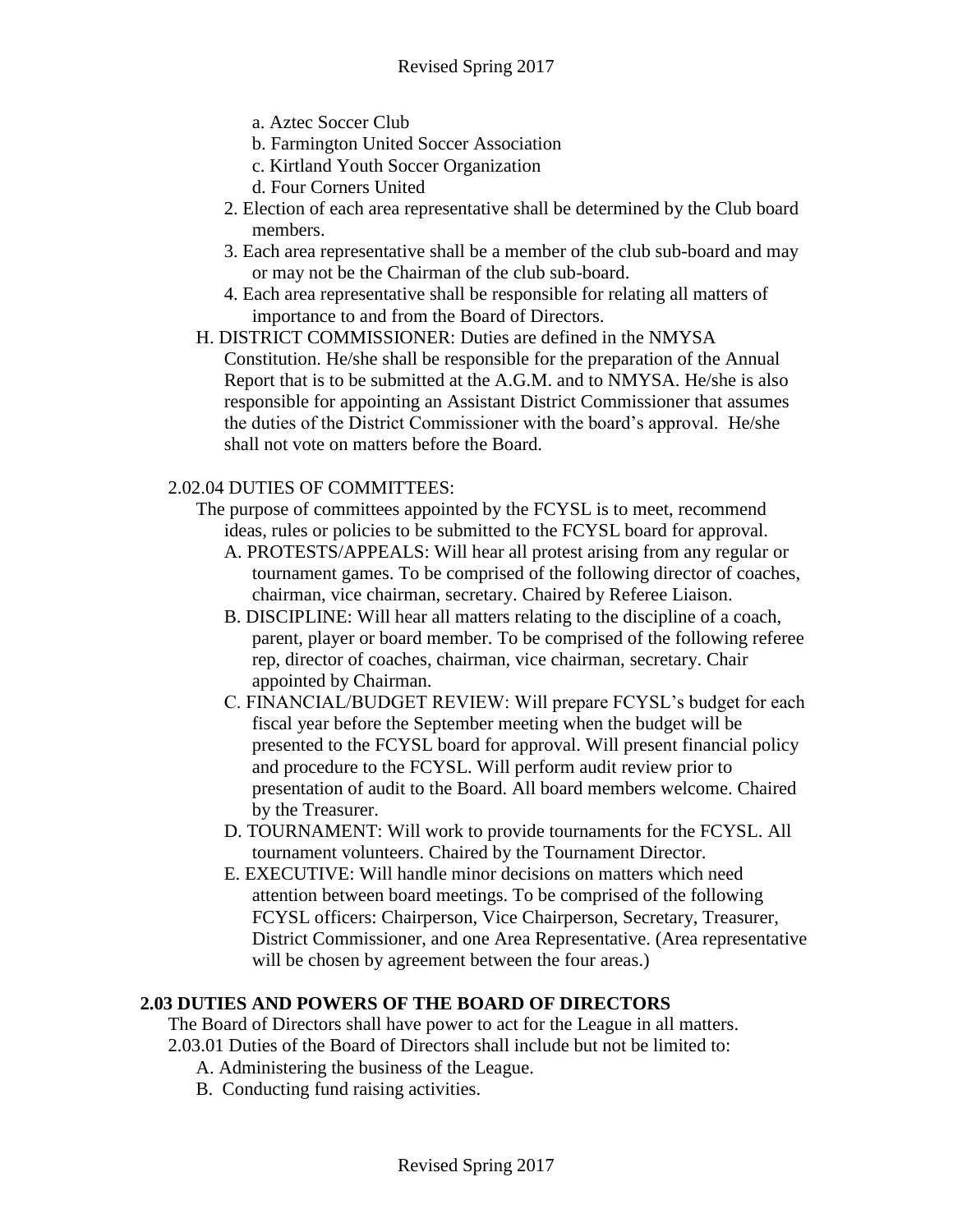- C. Electing Officers as set forth in 2.04
- D. Organizing committees.
- E. Disbursing funds.
- F. Scheduling of League games and playing fields

2.03.02 Powers of the Board of Directors shall include but not be limited to:

- A. Adopting and enforcing rules for the game of soccer to be followed by affiliated clubs.
- B. Acquiring soccer equipment to be used by affiliated clubs.
- C. Establishing and enforcing rules for League tournaments, competitions, and championships.
- D. Establishing League dues and fees.
- E. Establishing and enforcing disciplinary rules and procedures.
- F. Resolving protests and conflicts.
- G. Approving or disapproving membership and affiliation applications.

### **2.04 ELECTION OF THE BOARD OF DIRECTORS**

2.04.01 Board members are elected by popular vote.

- 2.04.02 Candidates for office will be determined by free nomination from the floor.
- 2.04.03 The Secretary will record all nominations.
- 2.04.04 The Chairman will appoint two election officials subject to approval by a majority of the Board present.
- 2.04.05 The names of nominated candidates will be presented for all to see, along with the corresponding office that the candidates have been nominated for.
- 2.04.06 Election of officers will utilize one of the following threetwo methods:
	- 1. If there is only one candidate nominated, the Chairman may ask for a vote of affirmation
	- 2. Ballots will be issued to all league members who will enter the names of the candidates they are voting for or
	- 3. By a show of hands.
- 2.04.07 The appointed election officials will collect and count the ballots to determine the new officers.
- 2.04.09 The Secretary will record the account of the vote in the minutes and the names of the new officers.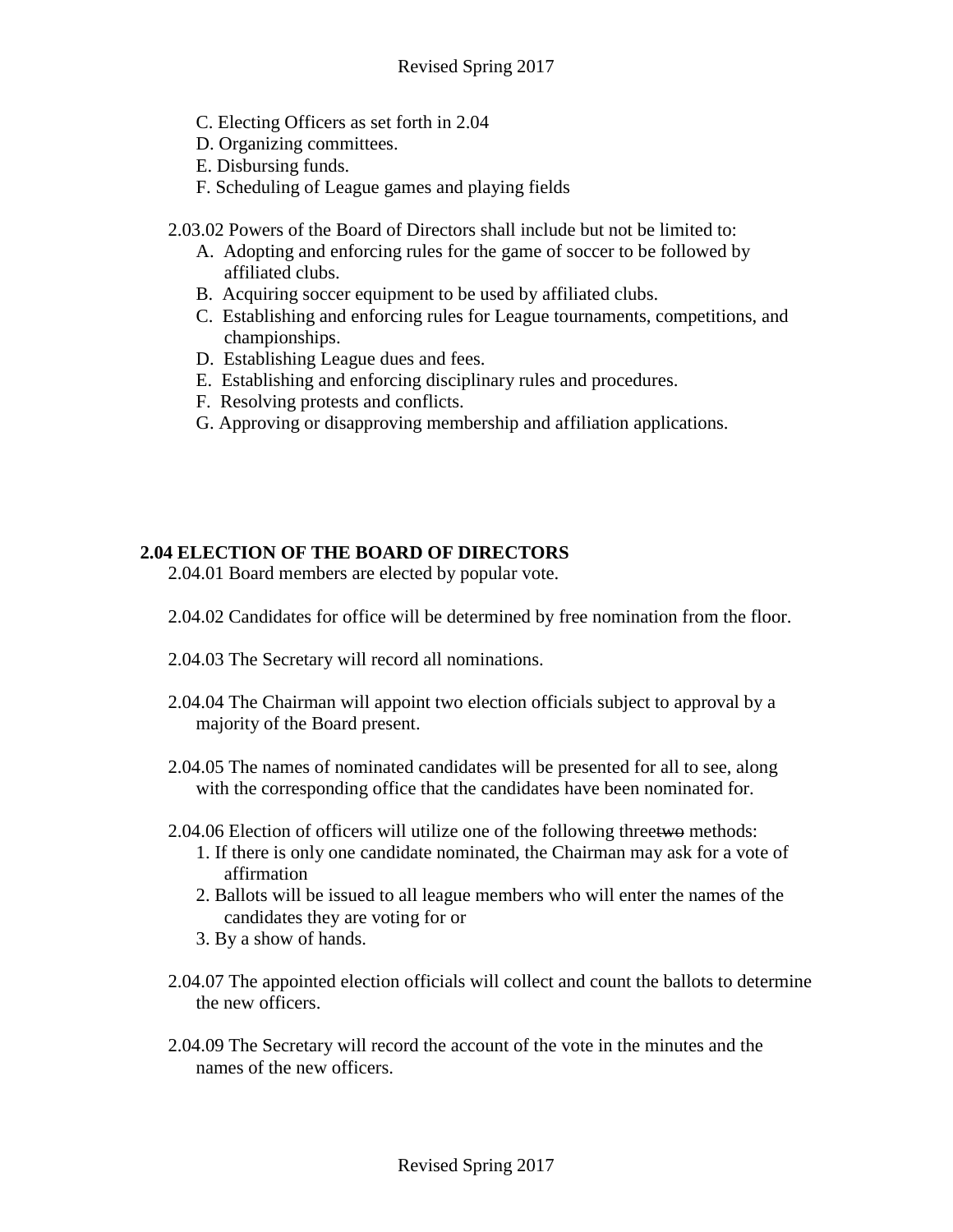- 2.04.10 The terms of the election officials will end with the adjournment of the meeting.
- 2.04.11 The terms of the Board members will be two years and one day, beginning June 1<sup>st</sup> and ending May thirty-first and ending June first.
- 2.04.12 Family members may serve on the Board at the same time.
- 2.04.13 Election of officers will take place at the Annual General Meeting.
- 2.04.14 New officers will attend Board meetings from the time of election until they assume office, for the purpose of transition and training. New officers do not have a vote until they officially take office.

# **2.05 REMOVAL OF ELECTED OFFICERS**

The removal of elected officers shall adhere to the following procedures:

- 2.05.01 Shall be presented in writing by a member of the Board of Directors or by a League official defining why such action may be necessary.
- 2.05.02 Shall be voted upon by the Board of Directors. A two-thirds majority vote of the entire Board of Directors shall be required to remove a member of the Board of Directors.
- 2.05.03 A Board member may be relieved of his/her office for missing four meetings of either a regular or emergency nature during any twelve months of their term. Absence may be excused by a majority vote of the Board.
- 2.05.04 Replacement, when necessary, can be made:
	- 1) By appointment by the Four Corners Youth Soccer Board or
	- 2) By the calling of a special election by the Chairman or presiding officer to fill the vacancy within sixty (60) days.
- 2.05.05 The officer specially elected in this manner shall fill the unexpired term of the removed officer.

### **2.06 RESIGNATION OF OFFICERS**

- The resignation of any elected officer is not effective until the following requirements have been met:
	- 2.06.01 The resignation shall be in writing to the Chairman.
	- 2.06.02 All equipment, materials or other items belonging to this league have been turned over to the Chairman or presiding officer.
	- 2.06.03 Replacement, when necessary, can be made: 1) By appointment by the Four Corners Youth Soccer Board (majority vote) or